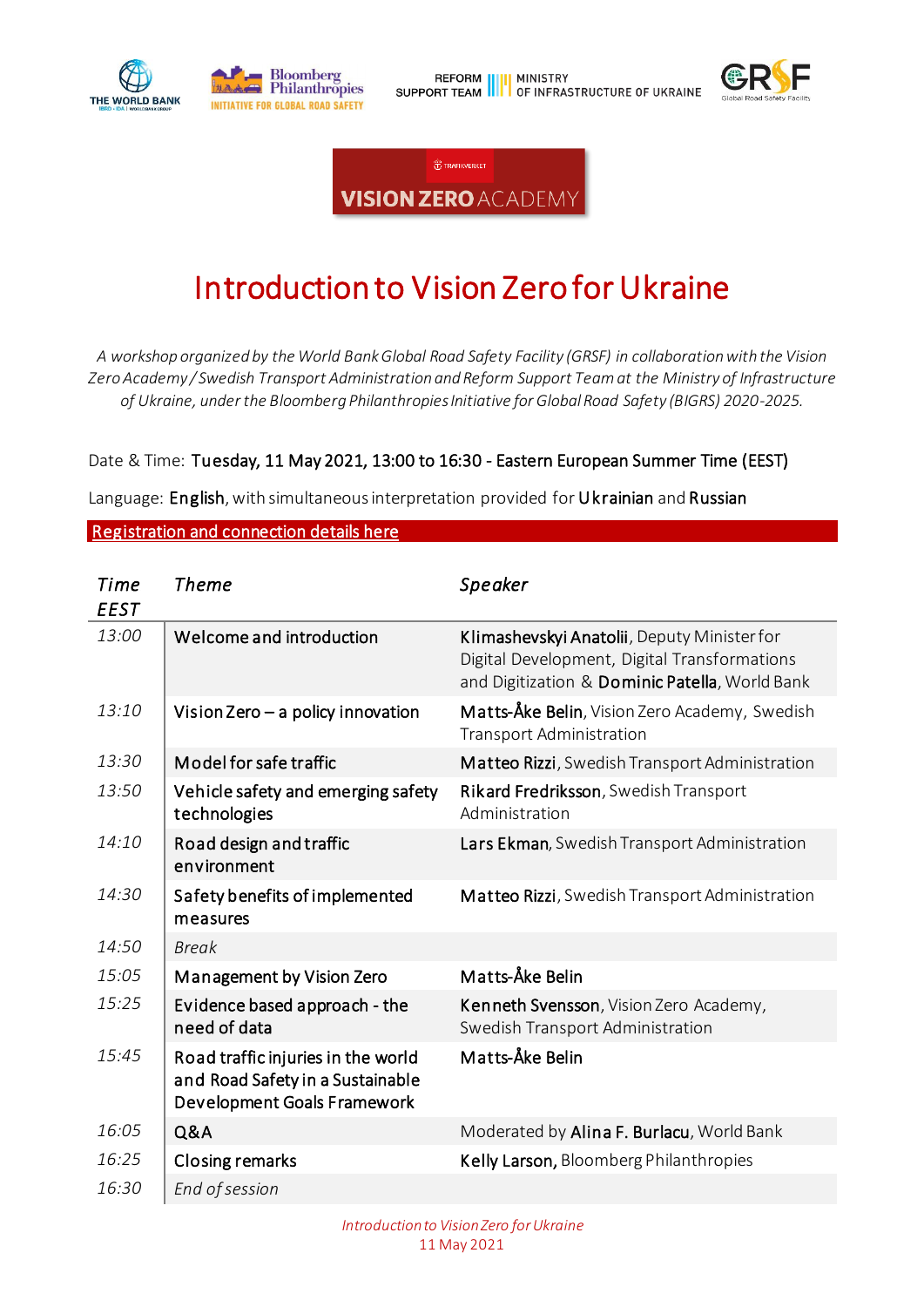



## **Background**

The Bloomberg Philanthropies Initiative for Global Road Safety (BIGRS) 2020-2025 is a \$240 million partnership program focused on the reduction of road deaths and serious injuries in 15 priority countries and 30 cities in low- and middle-income countries around the world. This initiative builds from the success and impact of 12 years of investment under the [Road Safety in Ten Countries \(RS10\) program](https://www.who.int/violence_injury_prevention/road_traffic/countrywork/rs10_2012.pdf?ua=1)and the [BIGRS 2015-2019.](http://documents1.worldbank.org/curated/en/834811580460586635/pdf/Bloomberg-Philanthropies-Initiative-for-Global-Road-Safety-Key-Outcomes-from-WB-GRSF-s-Engagement-in-BIGRS-2015-2019.pdf) World Bank'[s Global Road Safety Facility](https://www.roadsafetyfacility.org/) (WB GRSF) was engaged in both earlier phases the past decade, and as well as the current phase.

The main focus of the WB GRSF engagement is primarily to support the BIGRS program at the national level. The WB GRSF has been closely working with governments in priority countries to support their efforts to adopt safer road infrastructure designs and improve existing road networks to accommodate all road users, by delivering high-level road safety engineering capacity building and learning events, conducting assessments of high-risk roads, providing recommendations for safety improvements, providing technical guidance on speed management, and supporting governments to adopt or improve crash data management systems.

Ukraine, as one of the BIGRS countries, through the Reform Support Team at the Ministry of Infrastructure (MoI), has been closely working with the WB GRSF to plan and deliver a series of road safety webinars.

## Vision Zero Academy (VZA)

In 2019, the Vision Zero Academy was established by the Swedish Transport Administration. VZA is a global knowledge hub with the overall purpose to spread knowledge about the Vision Zero and to support and collaborate with different stakeholders around the world in their strive for safe road transport systems. The starting point for the work of the Vision Zero Academy is the belief that knowledge saves lives. The VZA also believes that the number of traffic-related deaths and injuries will decrease faster if we work systematically with road safety using the Vision Zero approach, in Sweden and around the globe. Vision Zero has introduced a new approach to road safety. From its country of origin – Sweden – ideas and working methods have been, and continue to be, spread internationally.

### Matts-Åke Belin

Dr. Matts-Åke Belin has more than 30 years of experience within the Swedish government. He has primarily worked with overall safety policies, strategies and collaboration with different stakeholders. Dr. Belin also has three years of experience working for the *World Health Organization* (WHO) in Geneva where he participated in the development of global road safety strategies and global partnerships. Currently, Dr. Belin is Director of the *Vision Zero Academy* at the *Swedish Transport Administration*. Parallel with his work within the Swedish government, he also has an academic career. Dr. Belin has a PhD in public health policy from the *Karolinska Institute* in Stockholm and is affiliated with *KTH Royal Technology Institute*, where he is serving as an Adjunct Professor on traffic safety.